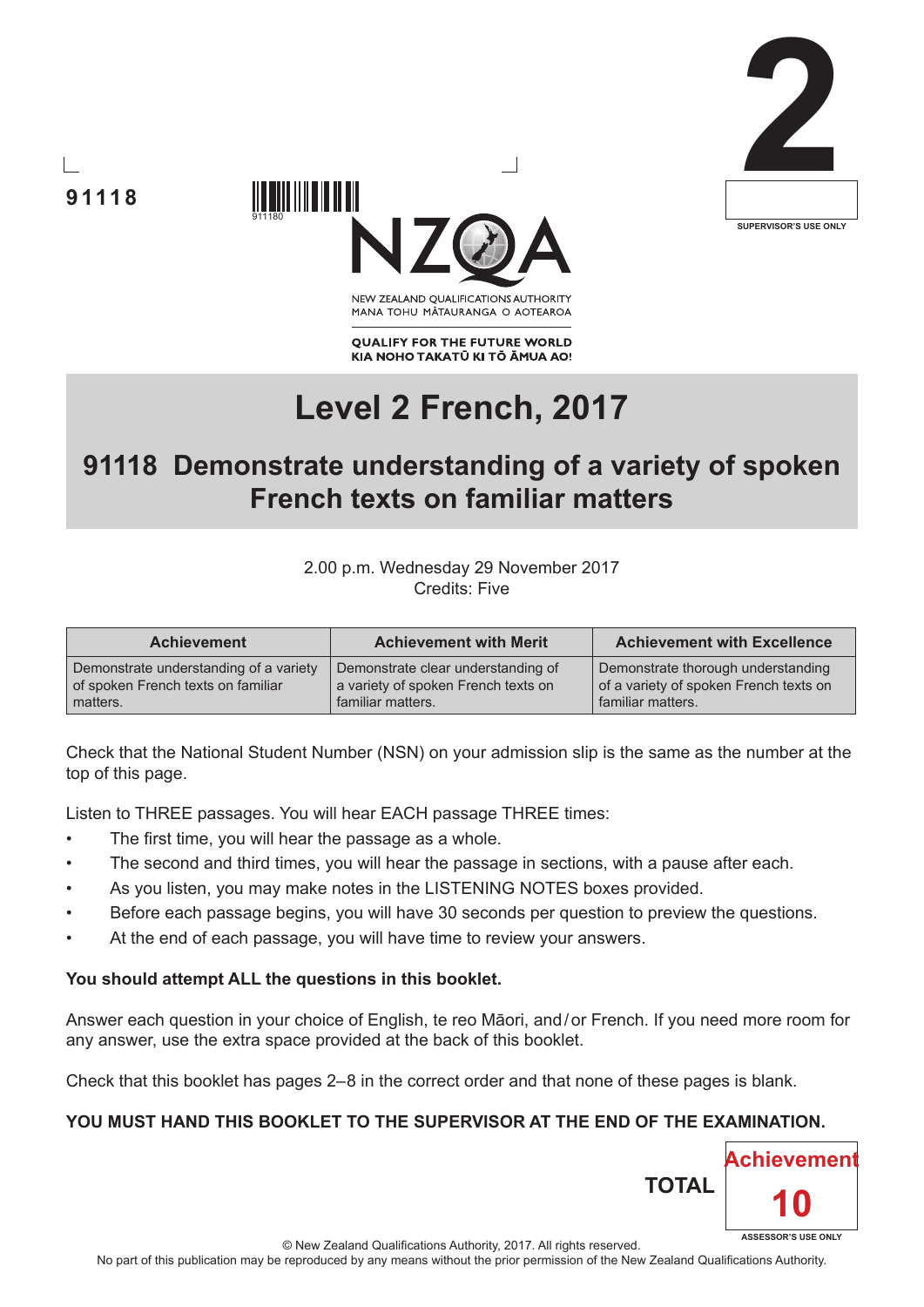3 **QUESTION ONE ASSESSOR'S**<br>USE ONLY Remember to support your answers with evidence from the text. How do you know that Marc is spending too much time doing homework?  $(a)$ ag time during the Merc Spends a lot that teres working spends of hairs on saturday and 2 on sunday تهبيع week He spends so much time working that he doesent see his grievels until the holidays at which point he is already reining for his next exams, Why does Marc think that teachers talking to each other more would help?  $(b)$ behave that if faculter Spoke more to eachother they would inere thast students are to tired to do all the homework realise they set. He also hopes that they used provide homework is more usepul. 长头 What sort of homework is effective, according to the experts?  $(c)$ the expects believe that homework that is prejected for the students to do that excupy their minds more be challege then is more expertise What are Marc's TWO hopes regarding his teachers?  $(d)$ teacher table to each other haps are that two ks Meres more And also provide more useful homework

French 91118, 2017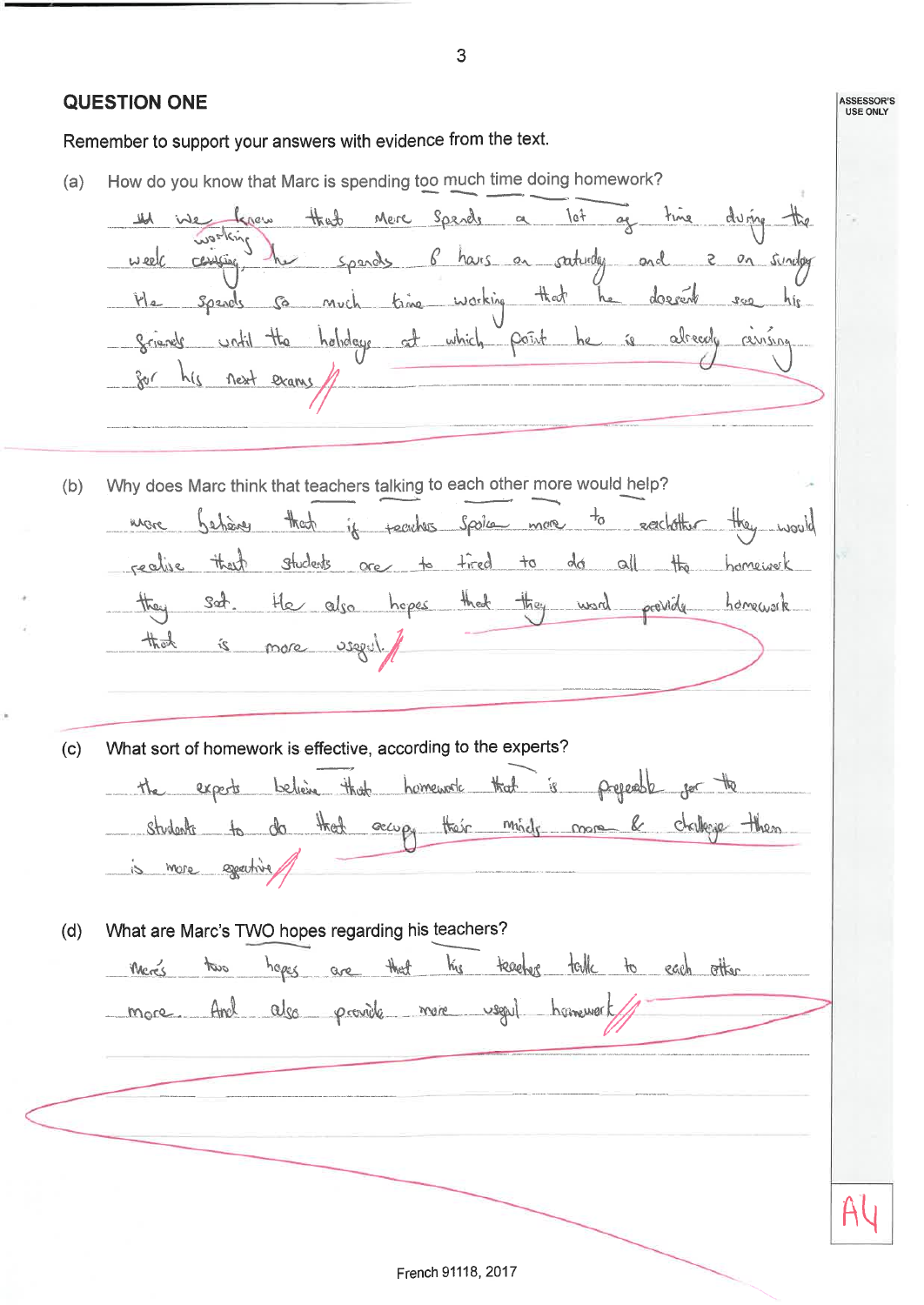|     | <b>QUESTION TWO</b>                                                                                                                                                                                                                                                                                                                                                      | <b>ASSESSOR'S</b><br><b>USE ONLY</b> |  |  |  |  |
|-----|--------------------------------------------------------------------------------------------------------------------------------------------------------------------------------------------------------------------------------------------------------------------------------------------------------------------------------------------------------------------------|--------------------------------------|--|--|--|--|
|     | Remember to support your answers with evidence from the text.                                                                                                                                                                                                                                                                                                            |                                      |  |  |  |  |
| (a) | How do you know that Elodie's English improved during her year as an au pair?<br>Sticlian<br>Elevel<br>applish when she was at school but she struggled<br>however during har gear as an au pair she spoke<br>Speak is<br>it loss to the nother eng day                                                                                                                  |                                      |  |  |  |  |
| (b) | What qualities do parents look for in an au pair?<br>Elcrelo<br>believer<br>that parents look for as pains who can occupy<br>their<br>children someone who wont leave or guit the pieb. They<br>ger an an pair with independence. Another important<br> cov <br>also<br>$f$ ort<br>theat<br>$\frac{1}{100}$<br>ai pair som be both a ferther and methor<br>$\mathcal{E}$ |                                      |  |  |  |  |
| (c) | Describe what Elodie found most difficult during her year as an au pair.<br>Eloide<br>oggles during her year<br>$P^4$<br>the most diggical things<br>wooding the when the parents were<br>Staying<br>the<br>parents use away gro for the<br>Also when<br>wagnes bing of bing                                                                                             |                                      |  |  |  |  |
| (d) | How do you know that Elodie's year away has helped her in her current life?<br>Bloide's year away has helped her with her wrast life as<br>che says it gave her a lot ser courage and also gave<br>har a new opening                                                                                                                                                     |                                      |  |  |  |  |
|     |                                                                                                                                                                                                                                                                                                                                                                          |                                      |  |  |  |  |

French 91118, 2017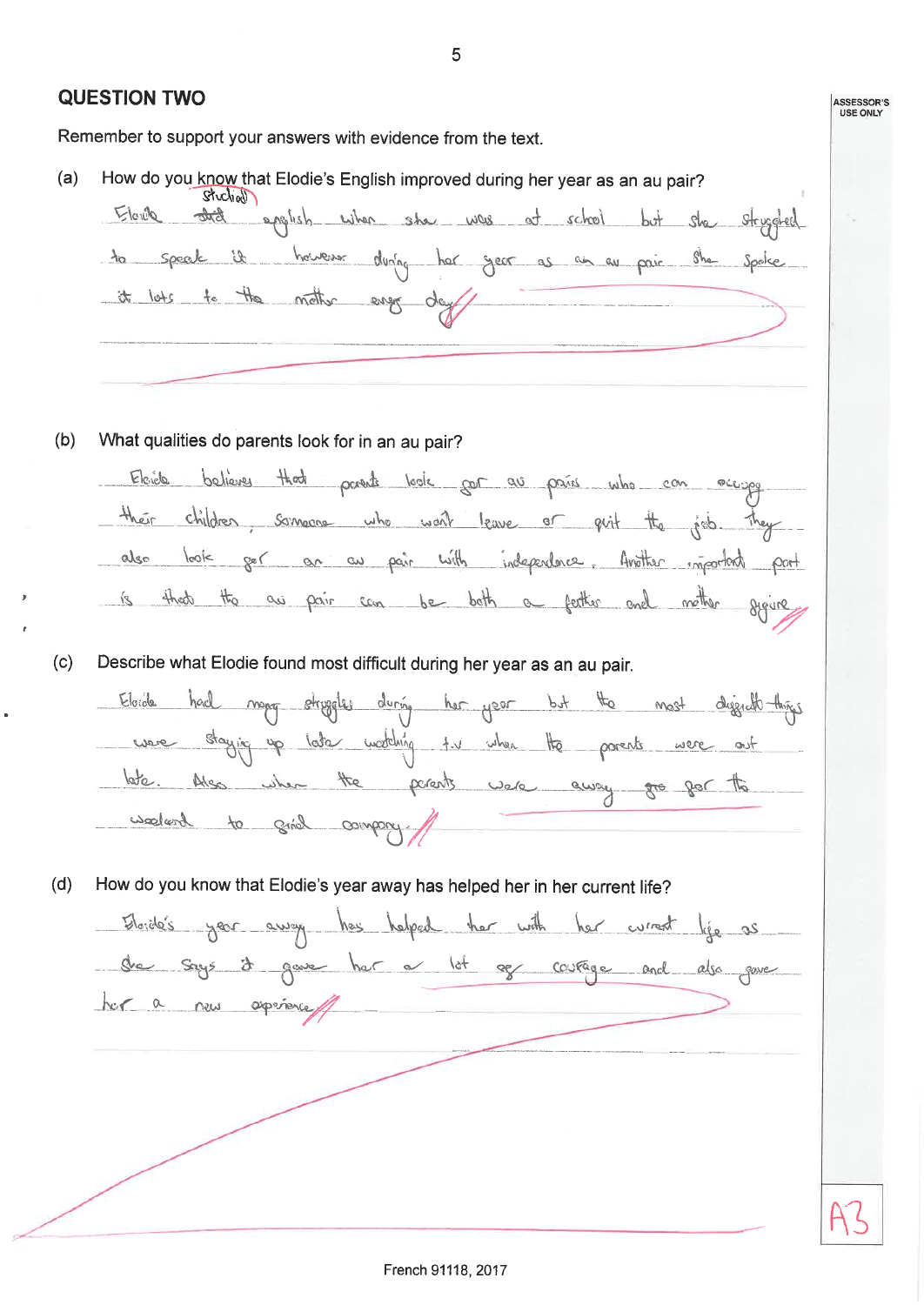**QUESTION THREE ASSESSOR'S**<br>USE ONLY Remember to support your answers with evidence from the text. What are the TWO possible theories explaining the baguette's shape?  $(a)$ Two positle theories explaining the baguette shape are that somene made breach in the shape of Niepden's brats commit Napoleons soldiers, Another theory is that the workers ag the funnels a gaund a piece ag bread that was in the shape of the tomel and called it on baguette,  $(b)$ Describe the competition mentioned in the text. Alest there is a competition where all get the below get Every year together to make the best beginette, there are million up entrops and the winner gets to become the presidents balcor.  $(c)$ Complete the table below with the numbers from the text. Approximate weight of a baquette

| <b>There williams</b> weight of a bagaette            |                  |
|-------------------------------------------------------|------------------|
| Approximate length of a baguette                      | $SS - 6s$        |
| Percentage of French children who eat baguette daily  | $\frac{6}{6}$ 54 |
| Percentage of French teenagers who eat baguette daily | 96 68            |
| Percentage of French adults who eat baguette daily    |                  |

 $(d)$ There are two types of baguette in France - ordinary and traditional. Why might choosing which type to buy be challenging for some people?

The two degivettes have differences in quality this makes it challenging par store people 11e traditivel bapcatte is more natural however the orchinery bequette is mer contencial